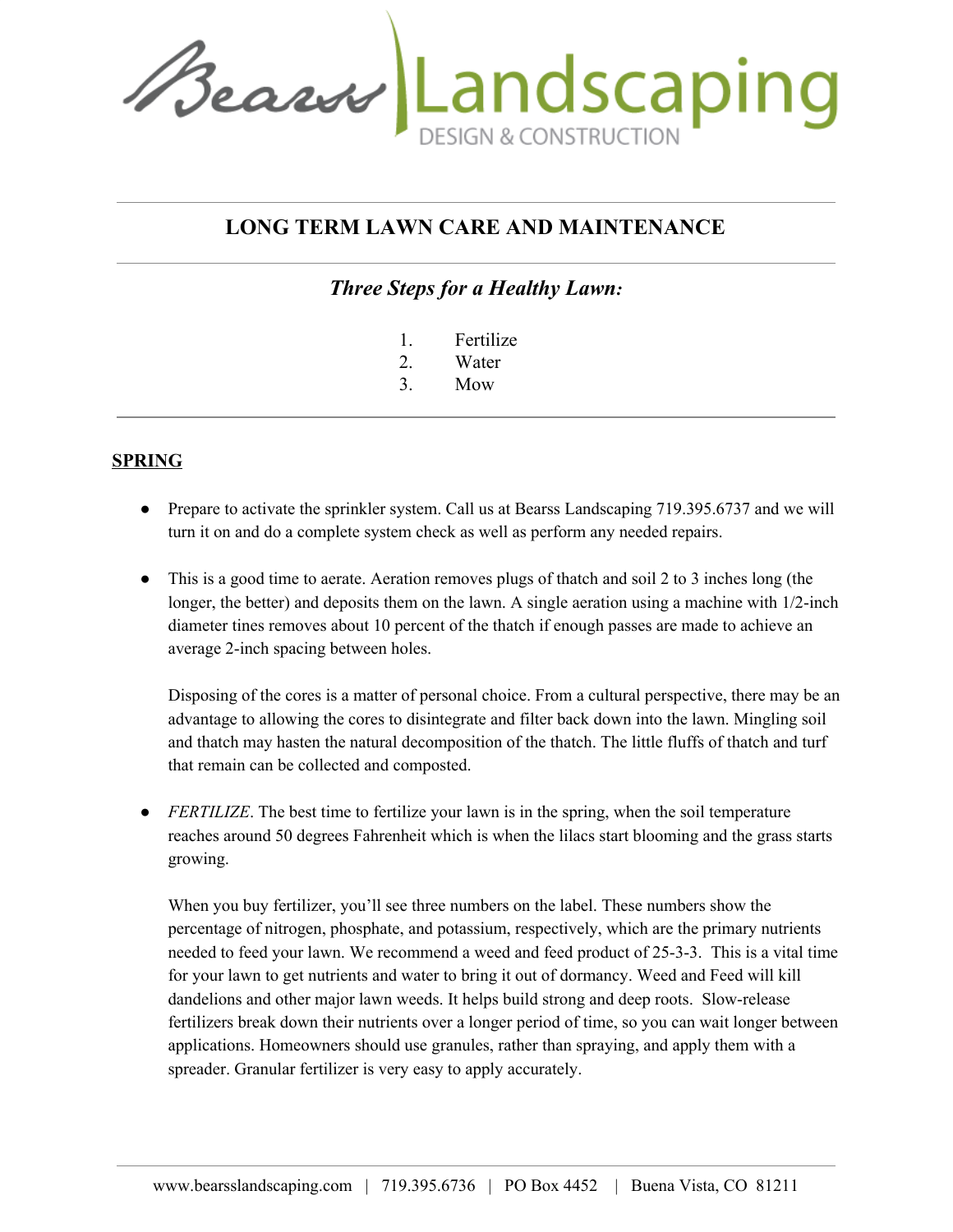Beau Landscaping

As stated before, the first feeding of fertilizer in the spring, or May, should be when the soil temperature reaches appx. 50℉. The second feeding should be around mid-July. The third feeding should be in mid-September. We recommend using a *Scott WinterGuard Fall Lawn Food*.

Contrary to what some people think, the more you water your lawn, the more fertilizer it needs. With more water, there is more growth, so you need more fertilizer. As the grass grows, it uses more nutrients. If you have a sprinkler system, you'll need to fertilize about every six weeks. Without a sprinkler, you can wait another two weeks between feedings.

Be sure to read what the fertilizer label says regarding watering before or after the application. Granules need moisture to break down, and some fertilizers require you to wet the lawn with about a quarter-inch of water before applying them.

The fertilizer label will give you the application rate. But don't follow it. Start out at half of what's recommended on the bag. Spread the fertilizer at about half the recommended rate, or slightly less, in one direction on the lawn, then spread it again at half the rate in a perpendicular direction. This pattern gives better coverage and helps prevent over-applying. Too little is better than too much.

### **SUMMER**

• *WATER*. The most efficient time of day to water is late evening and early morning (between 10 p.m. and midnight or 8 and 9 a.m.). It generally is less windy, cooler and more humid at this time, resulting in less evaporation and more efficient use of water. Water pressure is generally better and this results in optimal distribution patterns. Contrary to popular belief, watering at night does not encourage disease development.

A good rule of thumb for watering an established lawn is to water as deeply and as infrequently as possible. Deep and infrequent watering stimulates root growth, resulting in healthy, drought tolerant, and pest resistant grass. See the attached *Fact Sheet from CSU Extension "Watering Established Lawns"* for more in-depth watering information.

 $\bullet$  *MOW*. Mow as the yard needs it and keep grass length to about  $2\frac{1}{2}$  to 3 inches. When mowing, never remove more than ⅓ of the grass blade. Cutting off too much of the blade puts the yard under a great deal of extra stress.